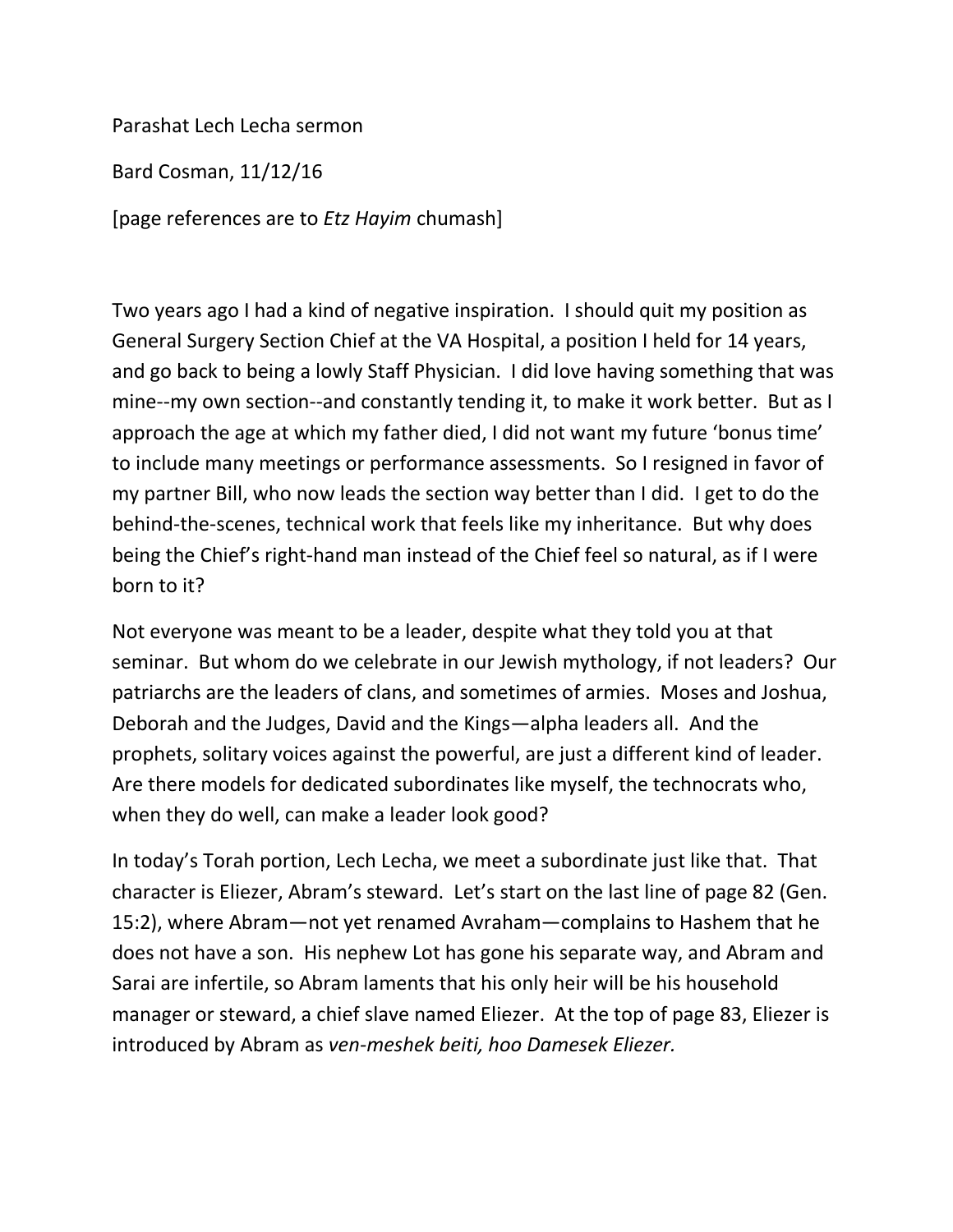Let's read that line closely. First the proper name, straightforward enough: Eliezer, meaning "my G-d is a help" or "my G-d helps." But then there's *Damesek*, an ambiguous or orphan word, used here and nowhere else. It could be an occupational title: after all, it contains the word *meshek*, meaning household, economy, or staff, so *Damesek* may mean something like Chief of Staff or Steward.

An alternative view starts with the recognition that *Damesek* has the same spelling, although not the same vowelization, as the name Dam**a**sek, which is city Damascus. So before the Masoretes put in the vowels and differentiated the two words, *Damesek* was identical to *Damasek.* Most translators, though not our friends at the Jewish Publication Society, reverse the verdict of the Masoretes and assume that Damesek Eliezer means *Damascene* Eliezer, or Eliezer from Damascus.

Rabbis of the Midrash follow this lead back to the story of the 4 kings (Gen. 14:14). In this episode, Abram hears that his nephew Lot has been captured when 4 kings put down a rebellion in his adopted hometown of S'dom. Abram musters three hundred eighteen of his household—a formidable fighting force, in this era of sparse population—and mounts a night attack against the four kings' armies, chasing them further than Damascus and freeing Lot from captivity.

Damesek Eliezer distinguishes himself on this expedition, showing that he's not just 'domestic Eliezer.' A midrash even has it that Eliezer was Abram's sole companion when he rode out against the 4 kings, and the two of them together, the great knight and his squire, routed the four kings' armies single-, or rather double-, handed. Support for this reading comes from the gematria, or numerical value, of the name Eliezer, which is 318. So when it says that Abram mustered 318, it could just be saying that he tapped Eliezer on the shoulder and said "Hey, ol' 318, let's you and me go git 'em." And Eliezer must have replied: "Let's do it, 243!" However unlikely, this numerological reading is bolstered by the fact that there is no other known significance to the number 318.

If Eliezer distinguished himself at the battle of the four kings, when he chased them past Damascus, he may have gotten his nickname as a battle honorific, like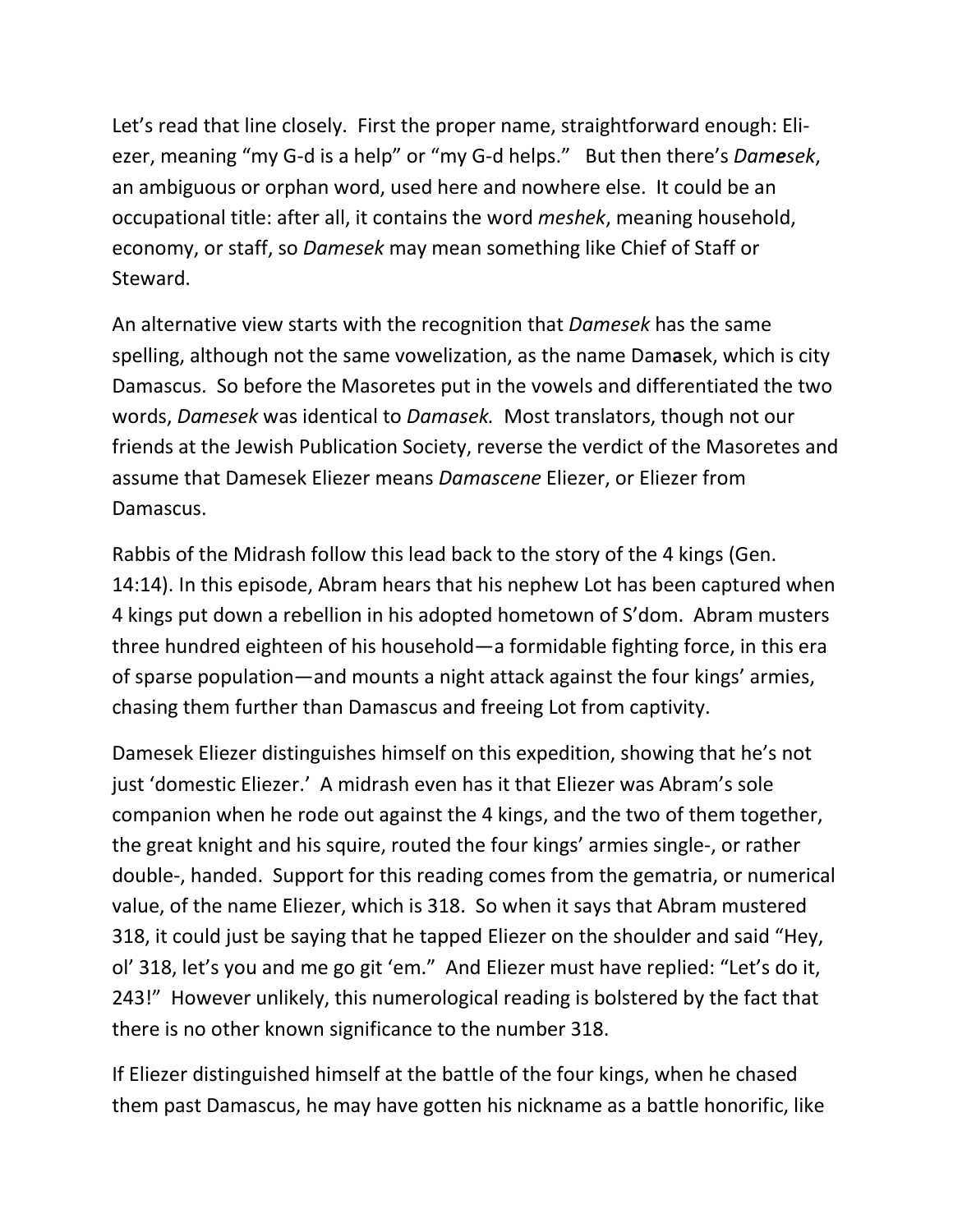Scipio Africanus, who wasn't African but who won wars in Africa. "Damascus Eliezer" might be a kind of onomastic boast about his past military exploits, like calling President Harrison "Old Tippecanoe." Further midrashim support this obliquely by asserting that Eliezer was Mesopotamian and not from Damascus.

Midrashim provide the backstory, or sometimes competing backstories, to flesh out the brief appearance of characters in the canonical text. Thus, from the same source as Abram breaking his father's idols, and Abram being cast into a fiery furnace by King Nimrod, we meet Eliezer for the first time in the court of that very King, the god-king Nimrod of Shin'ar. Nimrod, the epitome of arrogance, the mighty man who declared himself a deity, vacillated between tolerating and hating Abram, who always proclaimed the truth of monotheism, a constant rebuke to Nimrod. During a period of toleration, Nimrod actually gave gifts to Abram, including the slave Eliezer. Circumcised, presumably renamed, and brought into the new faith along with Abram's whole household, Eliezer became part of the inner circle and eventually Abram's steward or seneschal. When Nimrod once again decided to murder Abram, Eliezer warned him, and they made their escape to Hevron, in the land of Canaan.

But back to the canonical text, and Abram's lament to HaShem: I have no children, and my nephew has become a Sodomite, so when I die, everything goes to Damesek Eliezer. Abram implies trust and at least some measure of affection for Eliezer, but at the same time lays out his vision of a patriarchal clan, sown by his own seed, not simply headed by his followers. Let's suppose Abram's prayer were *not* answered. What would a religious clan founded by a man with no sons look like? We have a historical model, the succession to Muhammad, who was in just that position. The founder's closest associates became family by marriage, like the first caliph Abubakr, Muhammad's father-in-law. Or like the 4<sup>th</sup> caliph, Ali, Muhammad's son-in-law.

Concerns about inheritance must have been foremost in Eliezer's mind, as he went about slaving for Abram, building the clan holdings, and wondering about the future. While he didn't have the example of Muhammad to work from, he must have had contemporary analogies. But then Abram's prayer is promptly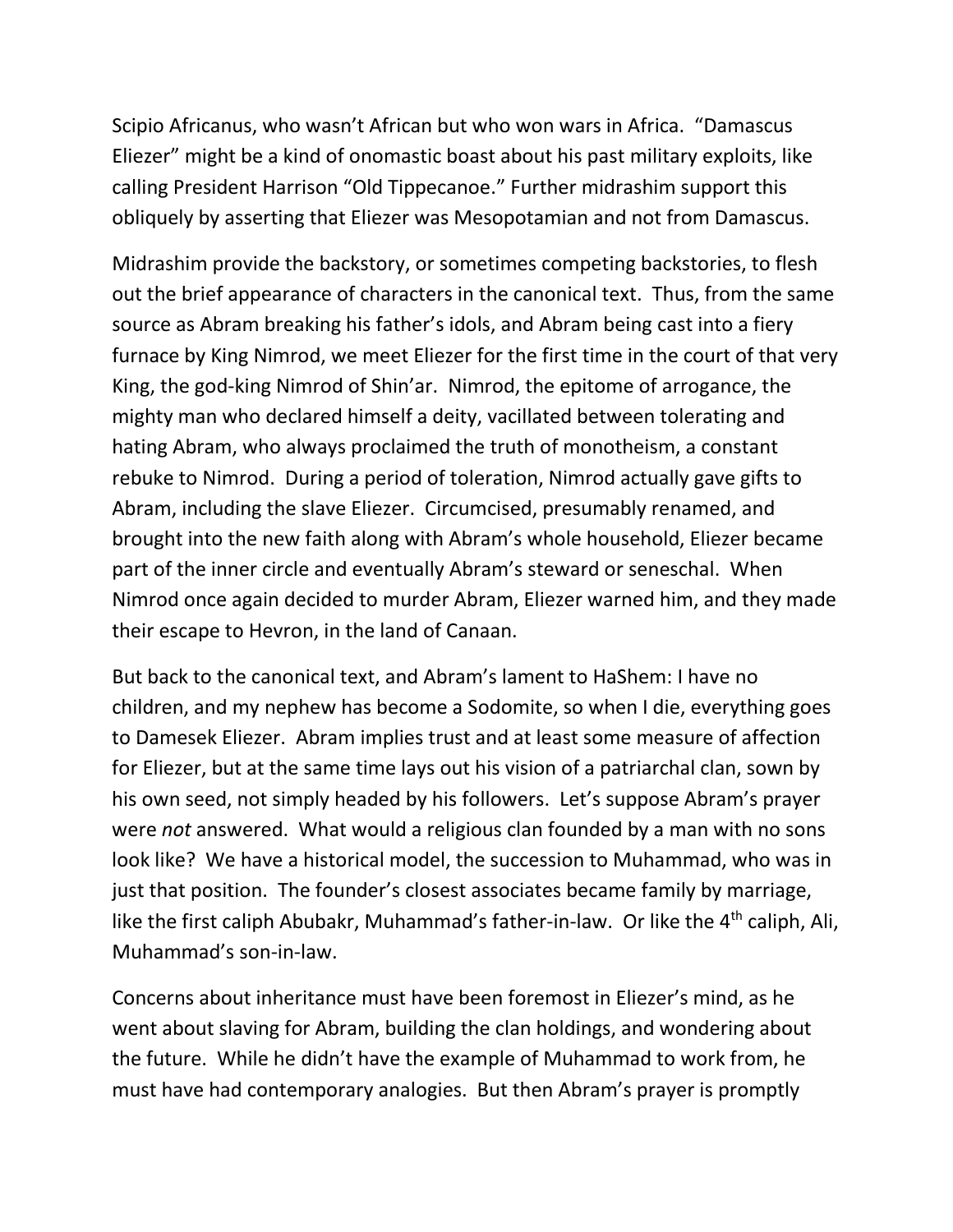answered by HaShem, and in terms that belittle and dismiss Eliezer. Using an impersonal pronoun, HaShem says (Gen. 15:4) "*That one* shall not be your heir; none but your very own issue," and HaShem's promise is immediately fulfilled with the birth of Ishmael—to Hagar, no less, who was presumably far down on Eliezer's payroll. Enough to make a faithful steward look for rewards elsewhere.

But Eliezer made peace with the situation, and made peace with Ishmael himself, as a midrash on the Akedah implies. The rabbis say that the two members of the household who made the trip with Abraham and Isaac to Mount Moriah were Ishmael and Eliezer. At the foot of the mountain, Avraham tells the two to stay with the donkey while he and Isaac go up to sacrifice. One can imagine Ishmael and Eliezer in feverish conversation, as they wait to see who or what will emerge from the morning mists: did HaShem's new dispensation actually include human sacrifice? And if Isaac is gone, will Ishmael be restored to his rightful inheritance? If so, where would Eliezer stand? Another midrash gives Eliezer a daughter to bargain with. Could Eliezer strike a deal with Ishmael to marry his daughter, and so partake in the inheritance of Abraham?

But two men come down the mountain, and all those fantasies are swept aside, along with Ishmael himself. Eliezer makes peace with that too, remaining loyal to his unpredictable master. So loyal, in fact, that in the Torah portion two weeks from now, we'll see Avraham placing his testicles in Eliezer's hand and asking him to testify—yes, that is where the word comes from—that he'll return to Charan and find a suitable wife for Isaac. Midrash has it that Eliezer offered his daughter on the spot as Isaac's wife, but was brushed off by Avraham, who said that was quite out of the question. Eliezer's daughter, he explained, was a member of the cursed race of Cham, whereas Isaac was of the blessed race of Shem, so in the interest of racial purity, better find Isaac a Shemite wife.

A word about Chamites and Shemites here: in last weeks' Torah portion, Noah got drunk after successfully saving the world's people and animals. Cham, his youngest son, uncovered his father's nakedness, and Shem and Yafet, his other sons, covered him up. Noah then cursed Cham and blessed Shem. Ten generations later, cursed Chamites included Nimrod, Eliezer, all Canaanites, and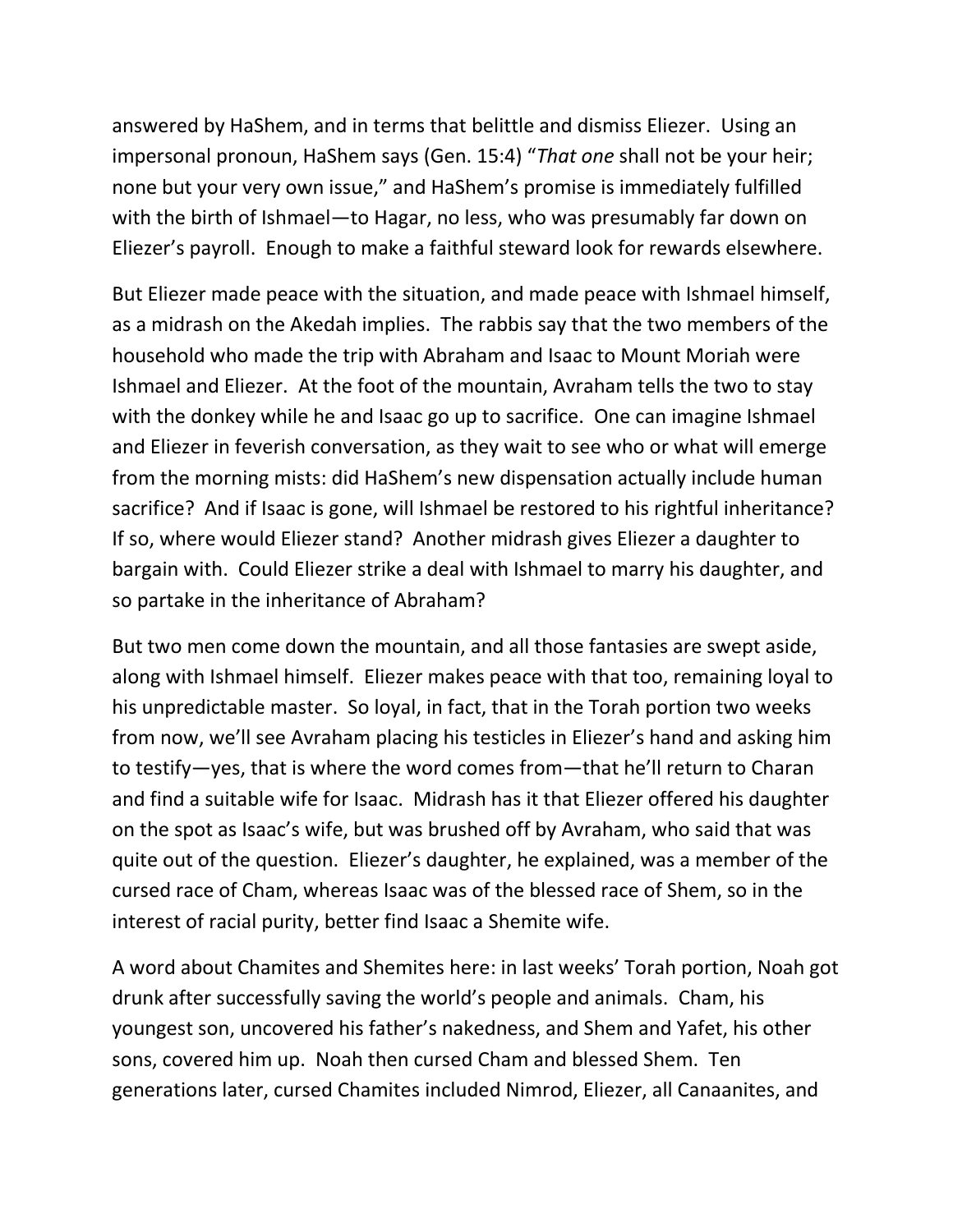all Egyptians, and blessed Semites included Avraham, Sarah, Lot, and all the clan of Terach and Nachor back in Charan. Ishmael was a Mudblood: Chamite on his mother's side, Shemite on his father's.

Now that Avraham has explained the impossibility of Eliezer reaching above his station, complete with a casual racial putdown, Eliezer's hopes have once again been dashed. Eliezer has his dignity, though, and—luckily for Avraham--that dignity is bound up in rigid control over his own *yetzer hara*, his tendency toward evil. All Eliezer's years of service, not to mention his years of frustration, culminate in his mission to Haran, which we'll read about in in Parashat Chayei Sarah. If Abraham's vision is a Shemite clan religion, then Eliezer promises to make that happen. If Abraham's mission is to build a Shemite exclave in the Chamite territory of Canaan, then Eliezer will go back to Mesopotamia and find that ethnically pure woman for Isaac. But he'll put his own stamp on the Jewish people as did no other convert before Ruth: Rebekah will not be Isaac's choice, and she won't be Abraham's choice. Rather, the first non-accidental Matriarch is the personal selection of Eliezer, the Chamite and slave. Eliezer, who has studied Isaac from birth, can easily spot a girl who can run rings around Isaac, and it is Eliezer who inserts the kind but wily Rebekah into the patriarchal family, forcing Jewish posterity towards clever Israelites instead of muscular Edomites.

The rabbis all agree that Eliezer deserved a reward for a lifetime of self-effacing, self-abnegating service to so fickle a master as *Avraham avinu*. Certainly Eliezer won his freedom, but also something more: one midrash says that, with the curse of Cham lifted, he became one of the eight select people in history who was admitted alive to Paradise. Another midrash, much less charitable, says that Eliezer had acquired so much merit that HaShem begrudged him his reward in the world to come, and instead made him a giant and gave him a kingdom in this world. In this anomalous story, a spiteful Eliezer becomes King Og of Bashan, the terror of the Israelites, who is eventually killed by Moses. Since Og of Bashan already has a convincing canonical history, as the last of the Rephaim giants, let's stick with the more coherent story of Eliezer's reward being to enter Gan Eden alive. No patriarch or matriarch, no Judge or King, and no prophet other than Elijah had that distinction. One imagines Abraham, having died at a good old age,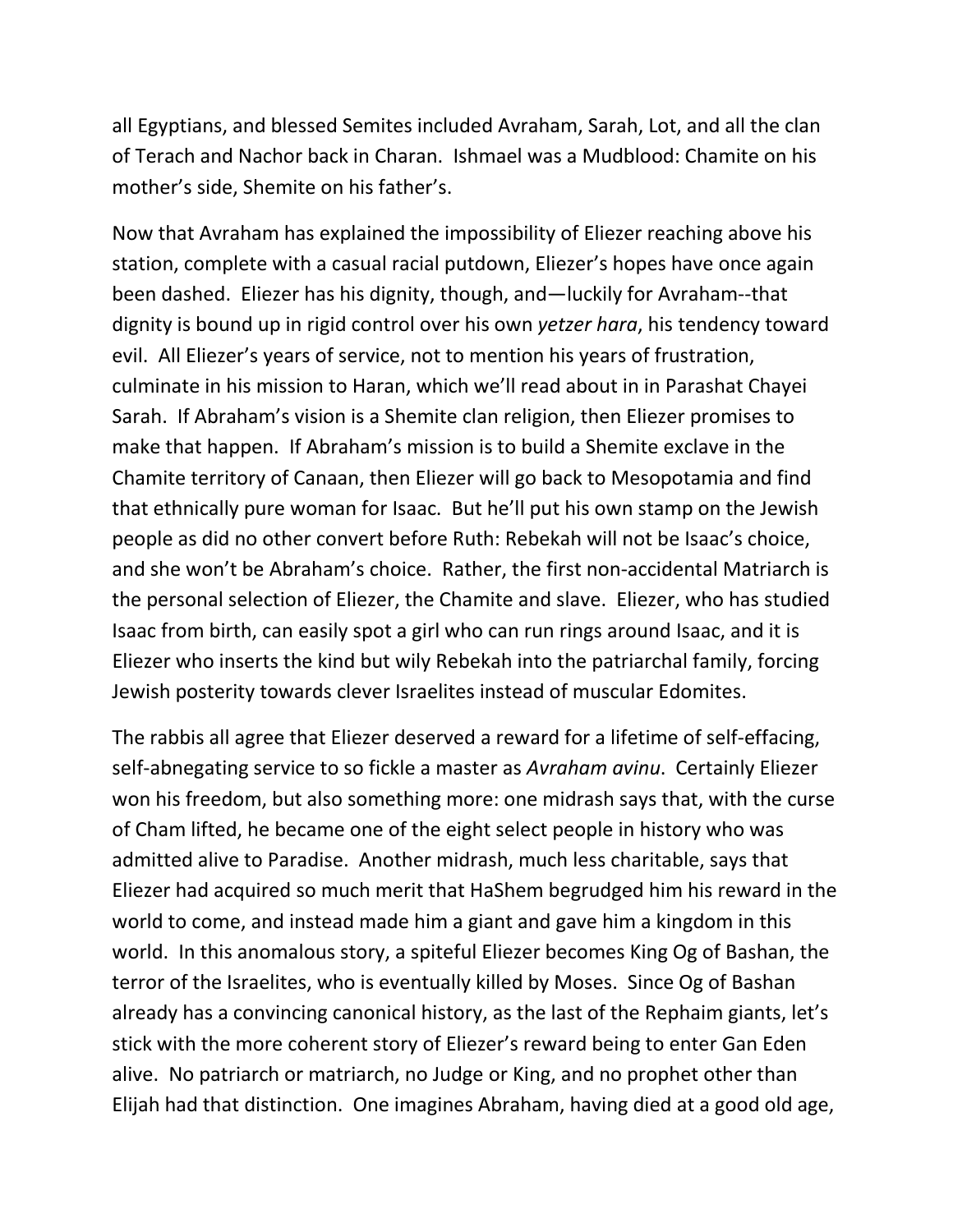an old man and full of years, being gathered to his people, surprised to see his old slave, Eliezer the Chamite, not of his people, already inside the gate of Gan Eden. "Sorry I missed Sheol, sir," says Eliezer. "What was it like?"

And Damesek Eliezer really does have a kind of eternal life in *this* world, as well. His became a standard Jewish name immediately, given to a son of Moses and to a prophet in the book of Chronicles. The Elazar variant of the same name (numerical value 308) applies to the son of Aaron, who became the second High Priest. One of my sons is Ilan Elazar, and a prominent member of this congregation is Eliezer ben Avraham Yitzchak—a name that encapsulates Damesek Eliezer's fondest hope for inheritance. Search the Jewish Encyclopedia, and you'll find as many entries for prominent Jews named Eliezer or Eleazar as you will for those named Abraham or Isaac. Look for the root of Eliezer's name, ayin-zayin-resh, and you'll find it everywhere—four times in today's haftarah alone, not to mention in the variant names, all still current, of Ezra, Ezer, and Azariah.

No steward or servant in the entire Tanach compares with Eliezer. Few servants even rate mention of their names. We'll see a rare named servant in next week's haftarah, when we meet Gechazi, Elisha's sidekick. But no Jew is ever named after Gechazi, whom the rabbis revile. In Proverbs (Prov. 30), it says the world cannot abide a servant who rises above his station to become a king. But there is a strong Jewish tradition of stewardship, not as a stepping-stone towards kingship, but for stewardship's sake alone. The epitome of disinterested stewardship is Joseph, who, finding himself a slave in Egypt, became the trusted steward, the *ben-meshek bayit*, of Potiphar the Egyptian, and ultimately of Pharaoh himself.

Note that for any leader, it is perfectly natural to find a steward, vizier, adviser, or physician who is not a member of the 'in group.' Lacking a constituency among the king's subjects, the steward figure is beholden to, and unfailingly loyal to, the king, and of course can also be blamed if things go wrong. Haroun al-Rashid had his Persian vizier Ja'far, the Lone Ranger needed his Tonto; even lowly Tommy